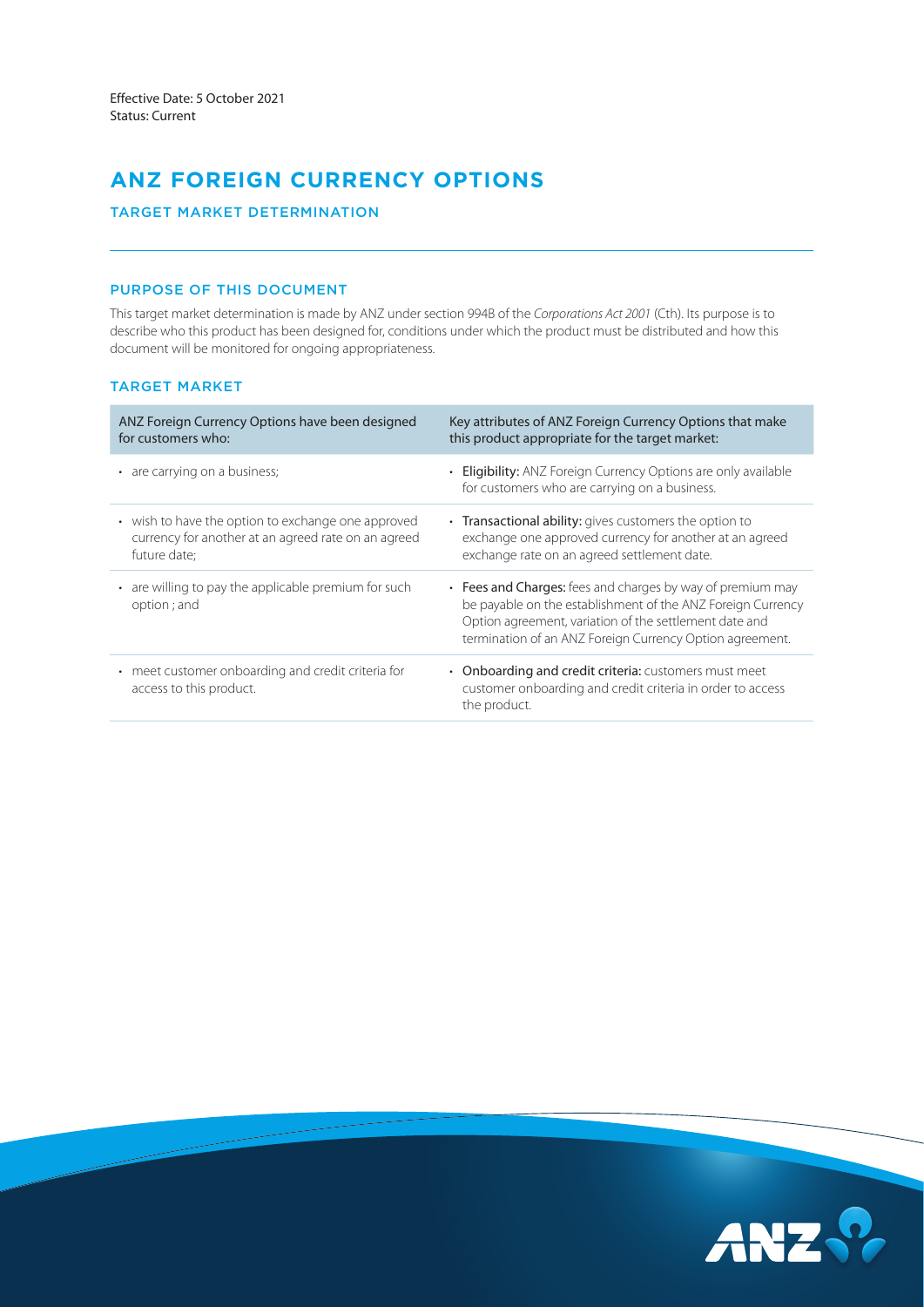## DISTRIBUTION CONDITIONS

ANZ applies the following conditions and restrictions to the distribution of ANZ Foreign Currency Options so that they are likely to be issued to customers in the target market.

|                             | Condition                                                                                                                                                                                                             | Why do we do this?                                                                                                                                                                                                                                                                                                                                                                                    |
|-----------------------------|-----------------------------------------------------------------------------------------------------------------------------------------------------------------------------------------------------------------------|-------------------------------------------------------------------------------------------------------------------------------------------------------------------------------------------------------------------------------------------------------------------------------------------------------------------------------------------------------------------------------------------------------|
| Channel                     | ANZ Foreign Currency Options can only be issued to<br>customers through the following distribution channels:<br>• ANZ Markets Sales<br>ANZ Foreign Currency Options cannot be distributed by<br>third parties.        | So that ANZ only issues ANZ Foreign<br>Currency Options to a customer if it<br>receives the customer's application<br>for the product through channels that<br>are subject to appropriate conditions,<br>controls and/or monitoring by ANZ.                                                                                                                                                           |
| Training &<br>Accreditation | ANZ Foreign Currency Options can only be issued to<br>customers by:<br>• authorised ANZ staff                                                                                                                         | So that:<br>• checks are conducted on matters such<br>as qualifications and past conduct for<br>ANZ staff involved in the distribution of<br>ANZ products; and<br>• ANZ staff responsible for issuing<br>products understand the distribution<br>process they are required to comply<br>with when distributing ANZ products,<br>as well as the legislative framework<br>relevant to their activities. |
| Process                     | ANZ Foreign Currency Options can only be issued to<br>customers by:<br>following ANZ's customer application and assessment<br>$\bullet$<br>process, including making relevant inquiries into the<br>customer's needs. | So that inquiries are made to determine<br>whether the product meets the needs,<br>financial situation and objectives of the<br>customer.                                                                                                                                                                                                                                                             |